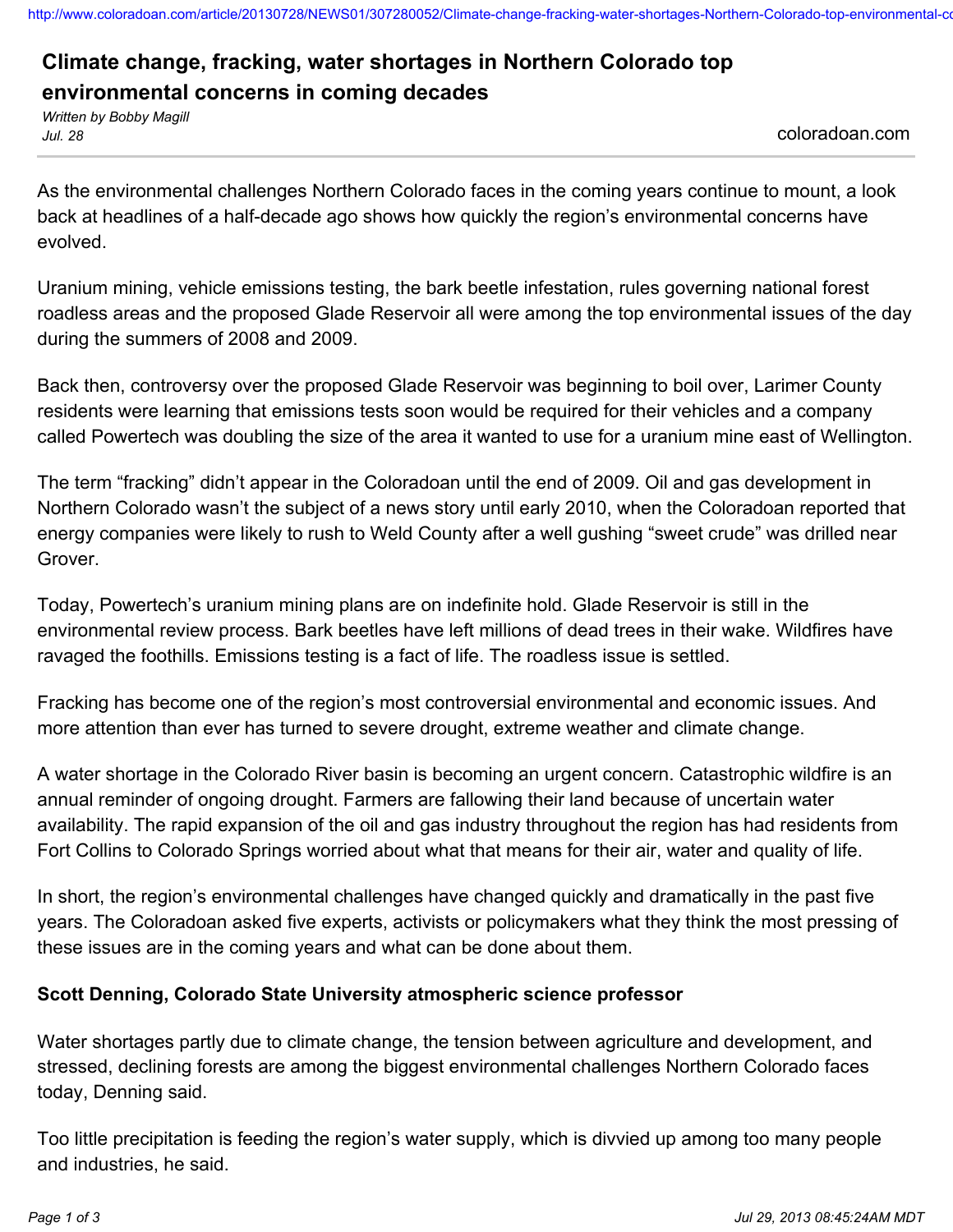A warming climate evaporates more water, leaving less and less for human consumption and to sustain the health of the region's forests, he said.

"Climate change is dramatically changing our forests," he said. "What we have seen is the trees are dying out at the bottom of their range, and there aren't lots and lots of seedlings replacing them. We may see deforestation of the foothills in our lifetime."

Water shortages mean that it's not inevitable that farmers will win in a water battle between agriculture and urban consumption.

"A modern economy that's thoughtful about it can probably make do with a lot less water than we use," Denning said. "There has to be some kind of conversation about the allocation of that resource and how much of it is going to support irrigated agriculture."

### **Jenn Vervier, sustainability director at New Belgium Brewing**

Vervier said the region's most critical environmental issues are the health of the Poudre River watershed; the proximity of oil and gas development to homes, schools and the region's water supply; over-allocation of the water in the Colorado River; climate change and exurban sprawl.

"We may never solve these problems entirely, but I believe we can achieve incremental improvements, which will preserve and enhance Northern Coloradans' quality of life," Vervier said.

She said residents can help by supporting Fort Collins' efforts to restore the Poudre River as it flows through the city and advocate for water rights that allow for continuous water flow in the river, or in-stream flows.

"Advocate for smarter oil and gas regulation," she said. "Learn about the issues facing the Colorado River and support federal legislative efforts to improve them. For example, ask President Obama to enact the proposed Clean Water Act headwaters guidance to secure protection for small streams and wetlands."

And, she said, residents here should help make Northern Colorado a leader in smart grid technology and renewable energy.

"While we may not be able to stem the tide of global climate change, we are fast becoming a world leader in innovation, resiliency and clean energy-based economic development."

#### **Fort Collins Mayor Karen Weitkunat**

Water scarcity is the most pressing environmental issue facing Northern Colorado today, Weitkunat said.

"All other environmental problems have a direct connection to our water resource whether it is quality or quantity," she said. "It has the most attainable solutions and greatest possibility for universal average citizen involvement since it impacts everyone and everyone shares in the desire for a positive outcome."

#### **State Rep. Randy Fischer, D-Fort Collins**

Fischer said the list of concerning environmental challenges the region faces is long: Population growth,